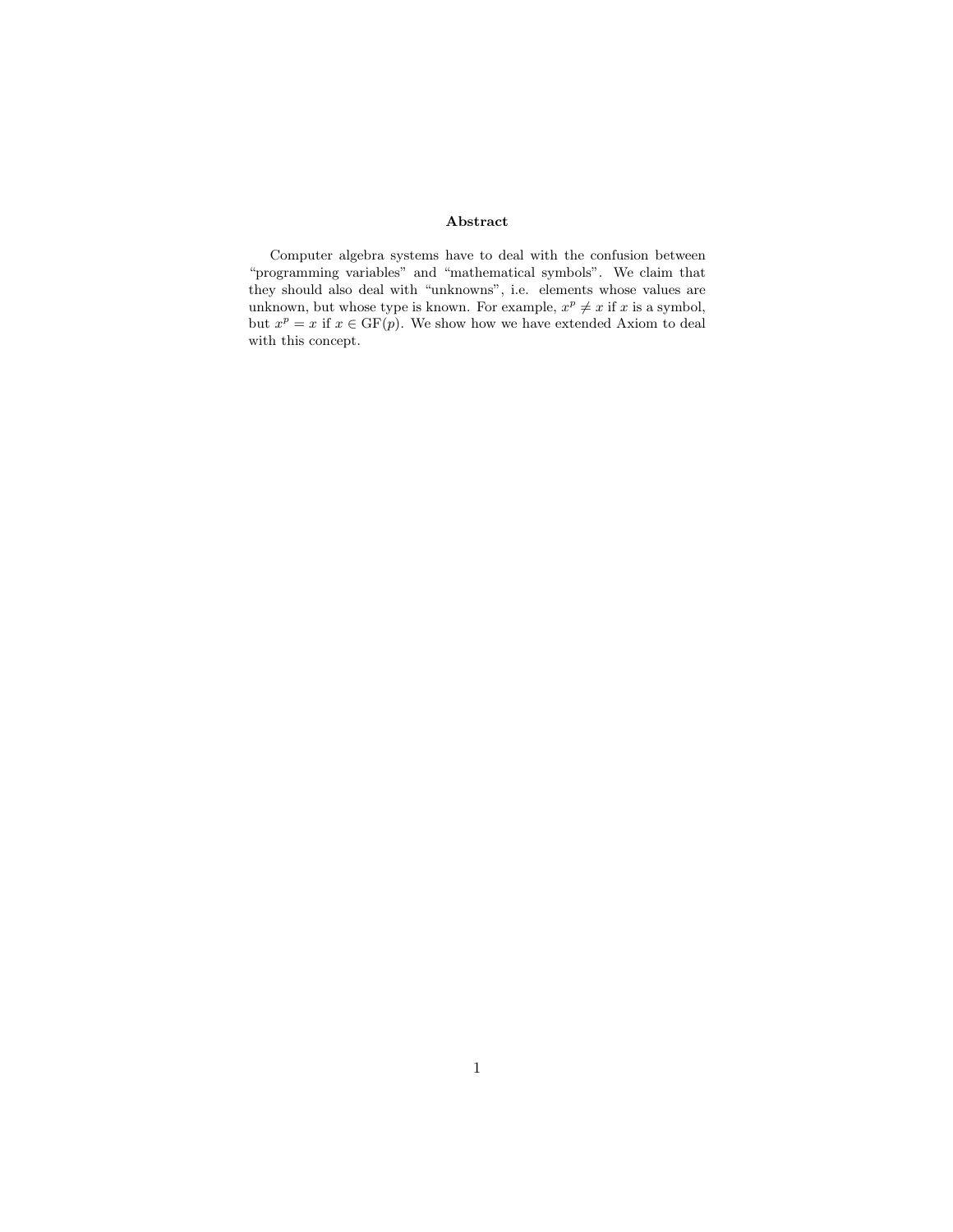# The "Unknown" in Computer Algebra

James Davenport<sup>∗</sup> jhd@mathbath.ac.uk

 $Christ\`{e}le Faur\`{e}$ crf@maths.bath.ac.uk

School of Mathematical Sciences University of Bath Bath BA2 7AY England

## 1 Introduction

Computer Algebra and Numerical Computation are two means of computational mathematics which are different in the way they use and treat symbols.

In numerical computation, symbols are considered as programming variables and are used to store intermediate results.

Computer algebra systems take into account in polynomials etc. a second class of symbols: uninterpreted variables.

But in mathematics, a third class of symbols is also involved in computation. One often begins mathematical texts with sentences like "let  $p$  be a polynomial" or "let n be an integer"  $\dots$  In those sentences, n and p are neither programming variables, nor uninterpreted variables, but are names of mathematical objects, with types but without known values, called  $\mathbf{unknowns}$  — in future we will refer to such symbols as  $n$  as **basic unknowns**.

One begins a mathematical text by "let  $p$  be a polynomial" to make the following text more precise. For example, the expression " $n+m$ " can mean a lot of things: the sum of two matrices, the application of the concatenation operator to two lists etc., whereas this expression is clear if one declares that  $n$  and  $m$  are two "integers".

Such symbols must be treated in computer algebra in a specific way because

<sup>∗</sup>This research, and the access to Axiom used in this project, were supported by the UK's Science and Engineering Research Council under grant GR/H/11587.

<sup>†</sup>Supported by an INRIA scholarship and EEC Project POSSO Esprit Basic Research Action 6846.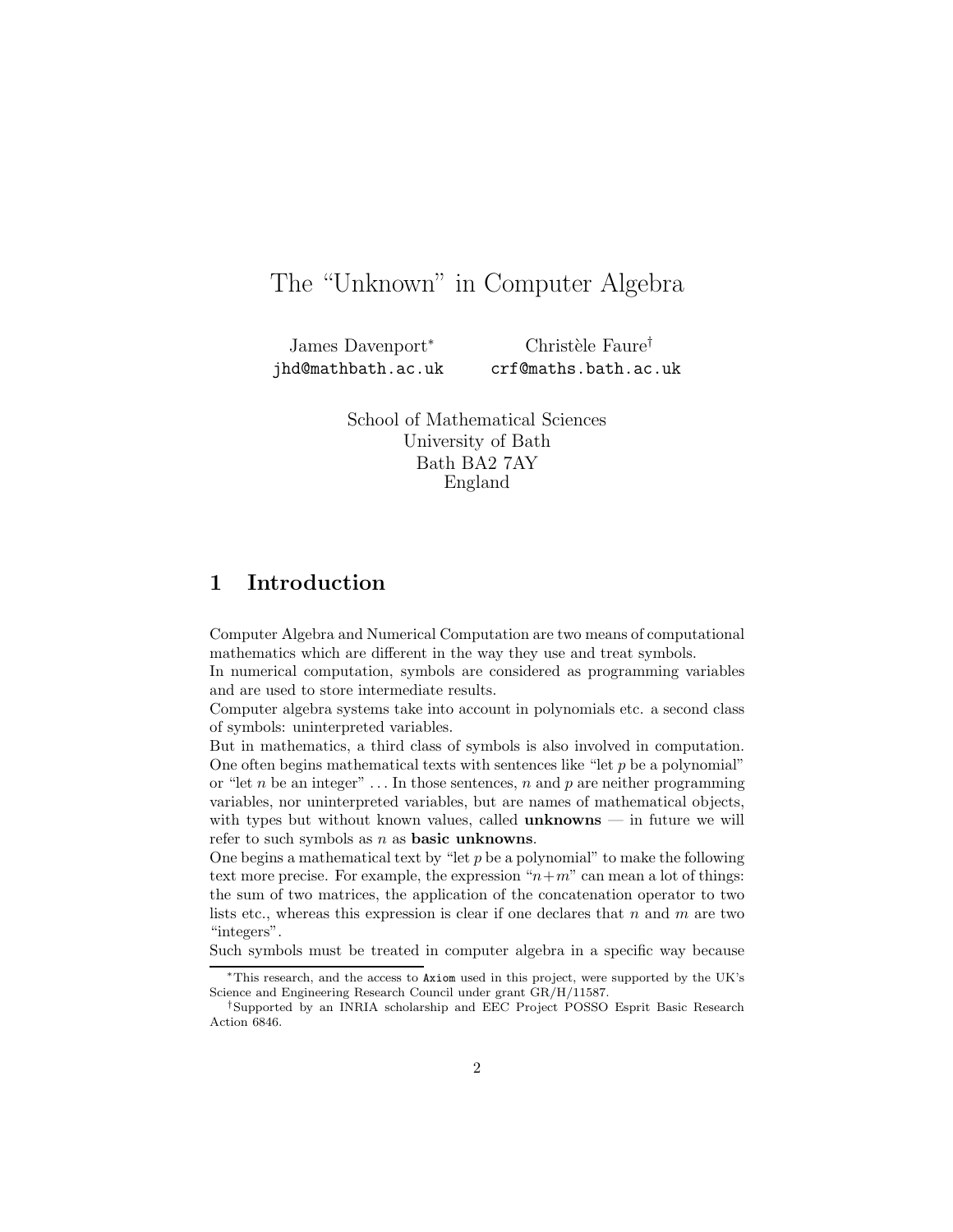they don't have values as programming variables, nor do they mean a position like uninterpreted variables, and the only thing known about them is a sort of "type" like "integer", "polynomial" . . .

It is quite easy to confuse the concept of uninterpreted or formal variable with the concept of, but the two are in fact different concepts. Over  $\mathbf{Z}_n$ , the polynomials x and  $x^p$  are different if x is a formal variable, but if x is an (unknown) element of  $\mathbf{Z}_p$ , then  $x^p = x$  by Fermat's Little Theorem.

Traditionally, computer algebra systems cannot handle such symbols properly because they have no mechanism for the user to associate such "types" with symbols. Classical computer algebra systems must be considerably modified to be able to treat such symbols. An example of a system able to take them into account is Ulysse ([?]), a system based on an interpreter enriched with a type checker ([Fau92]). A non-classical system such as Axiom is, roughly, a library built from high-level mathematical descriptions by a compiler. Introducing unknowns in this kind of system is quite different because one does not have to modify the computing part of the system (interpreter) as in classical systems. Instead, one need only introduce a new class of mathematical expressions.

We will use Axiom to explain the concepts defined in this paper. The user is able to define new mathematical objects in Axiom. We will describe this aspect of the system here: other descriptions can be found in [?]. A set of objects and the operators used to manipulate them is called a domain (see [JS92a]). Each domain can be constructed through an existing functor, or a new one defined by the user [Dav92]. A new domain must first be defined in terms of more abstract concepts called categories (see [JS92b]) which belong to a hierarchical graph based on algebraic properties (see [?]). One is obviously allowed to define new categories and introduce them into the hierarchy. This leads to a two-level typing mechanism in Axiom:

 $Object \in Domain \in \text{Category}.$ 

To make the specification of the domain complete, all the operators specific to this domain must be declared. Then one has to implement it, i.e. define the representation of the object in the domain and implement all the functions allowed over those objects. For more information about the creation of new domains, the reader can refer to ([Dav92]).

#### 2 Unknowns: specification

We want to introduce unknowns through the definition of a domain in Axiom. For this purpose, we will define a functor of domains of unknowns. We first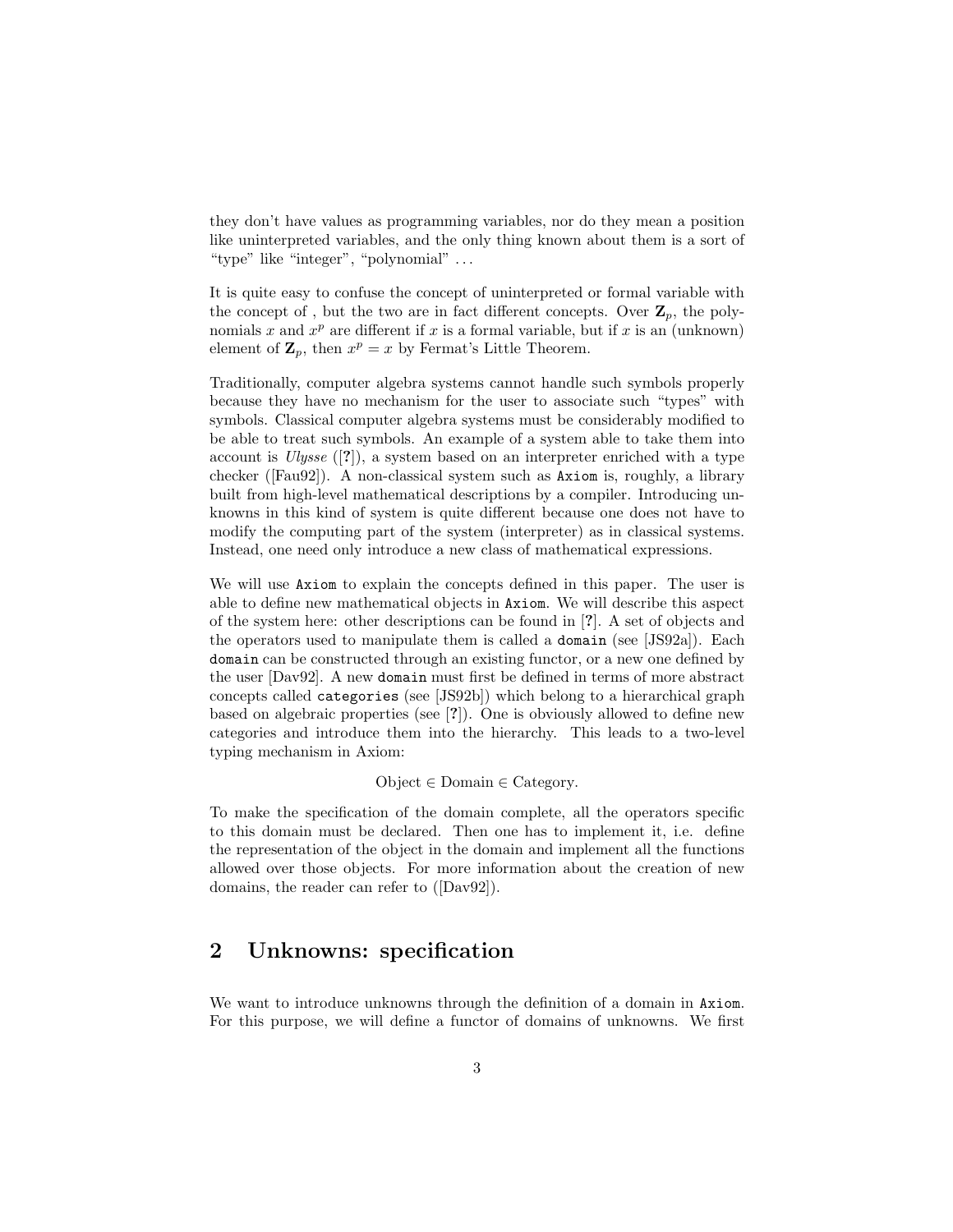have to answer a few questions to specify it clearly.

1. What is a domain of unknowns?

Basically, it contains symbols with their "types", called basic unknowns. But obviously one wants to built expressions that contain them, therefore valid operators must be defined. Those expressions are purely symbolic, when one also needs to use partially evaluated expressions such as " $n+2$ " where  $n$  is a basic unknown integer. Then a second class of constants are necessary: they are values belonging to some particular sets.

An expression is a valid unknown if, whenever each basic unknown is replaced by a value from the appropriate set, the whole expression can be evaluated to a well-defined object.

The parameters necessary to define a constructor of domains of unknowns are a list of typed symbols (called basic unknowns), and a list of domains for the values (called value domains).

2. Type of basic unknowns and value domains?

To be able to check the validity of unknown expressions, we have chosen to use domains as types for basic unknowns. That means that, if a basic unknown is replaced by an element of its type domain, the expression is still valid. We can only talk of a domain if all operators are valid over all elements of the corresponding set and particularly over all basic unknowns. For example, if  $n$  and  $2$  are in a domain which is a ring, then not only must  $2+2$  be allowed, but also  $n+2$ , and indeed  $n+n$ . This would seem unworkable if the type domains of those basic unknowns are all different. Therefore we decide that basic unknowns always belong to the same type domain, all values belong to the same value domain, and that those two types are the same. These restrictions are not as strong as it seems to be because one is able in Axiom to create several domains of unknown, and use coercions.

Then the constructor of such domains needs two arguments: a list of symbols, the type domain (same as value domain). If we call the type domain and the value domain D and the list of basic unknowns BasicUnknowns, the declaration of this constructor in Axiom is: Unknown (D,BasicUnknowns:List Symbol)

3. One question we should ask ourselves is: should there be one or more functors to create such domains? The algebraic type of a domain defined by Unknown (D,BasicUnknowns:List Symbol) depends on the type of D. For example, the domains of integer or polynomial unknowns may be specified to be rings whereas the matricial or vectorial unknowns cannot be so specified. If  $X'$  is a weak form of the category X, that is only suitable properties and operators from X, the definition of the most general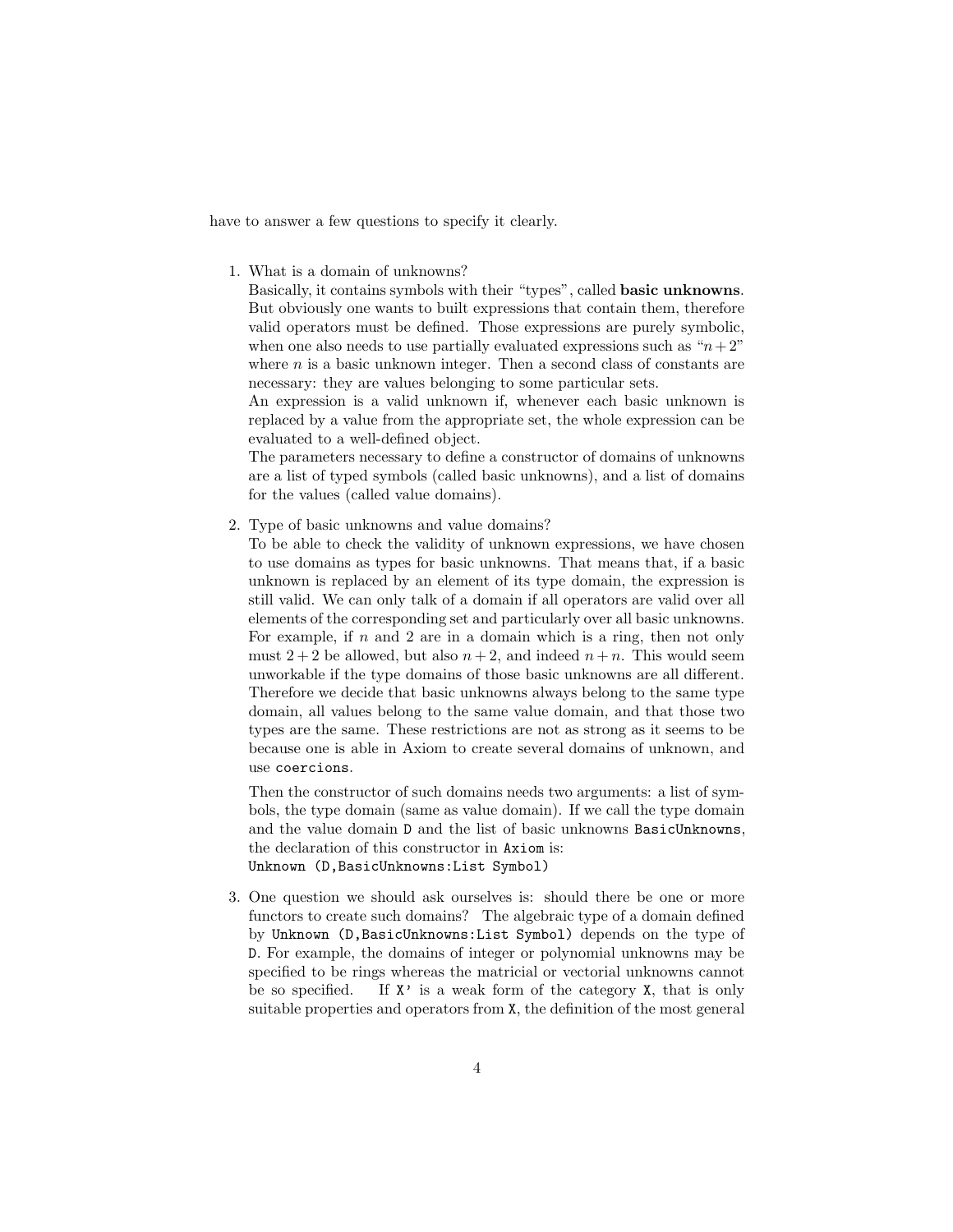```
constructor seems to have a head like:
Unknown (D:X,BasicUnknowns:List Symbol):X'
```
In order to show how such a constructor can be defined, we will work with the example of the integers, whilst keeping the plan as general as possible.

### 3 Pure Unknown Integers

From the specifications studied in the previous section, a domain of unknown integers is completely defined if one gives the basic unknowns BasicUnknowns and the domain of integer values D. Amongst the current operations over integers the operations from Ring seem to be the essential ones. We first define the functor which implements all those operations.

In order to define the functor of domains of unknown integers, we first have to specify those domains.

The category IntegerNumberSystem covers all the implementations of integers, so the type domain D must belong to this category.

We have now to define the category of the domains thus constructed. In this section, we take the point of view that the most important operations over the integers are those of a ring, therefore we declare the category Ring as the category of the resulting domain.

We chose to represent the element of this domain as LocalAlgebra (Polynomial  $(D,D,D)$  which is a domain of fractions  $\frac{p}{n}$  where p is an element of Polynomial D and n is an integer from D. Only a few fractions belonging to the type LocalAlgebra (Polynomial D,D,D) are actually unknown integer. The function  $'$ '/'' must then check (see [?]) that the expression that they built really belong to this subset.

Then the functor creating domains of unknown integer (as rings) is declared as:

PureUnknownInteger (D,BasicUnknown):Ring == Implementation where

```
D:IntegerNumberSystem
BasicUnknown:List Symbol
Implementation ==> LocalAlgebra (Polynomial D,D,D) with
  "/" : (\$, D) -> $
 ++ a/n computes the expression whose value is a/n if it
 ++ is actually an unknown integer
```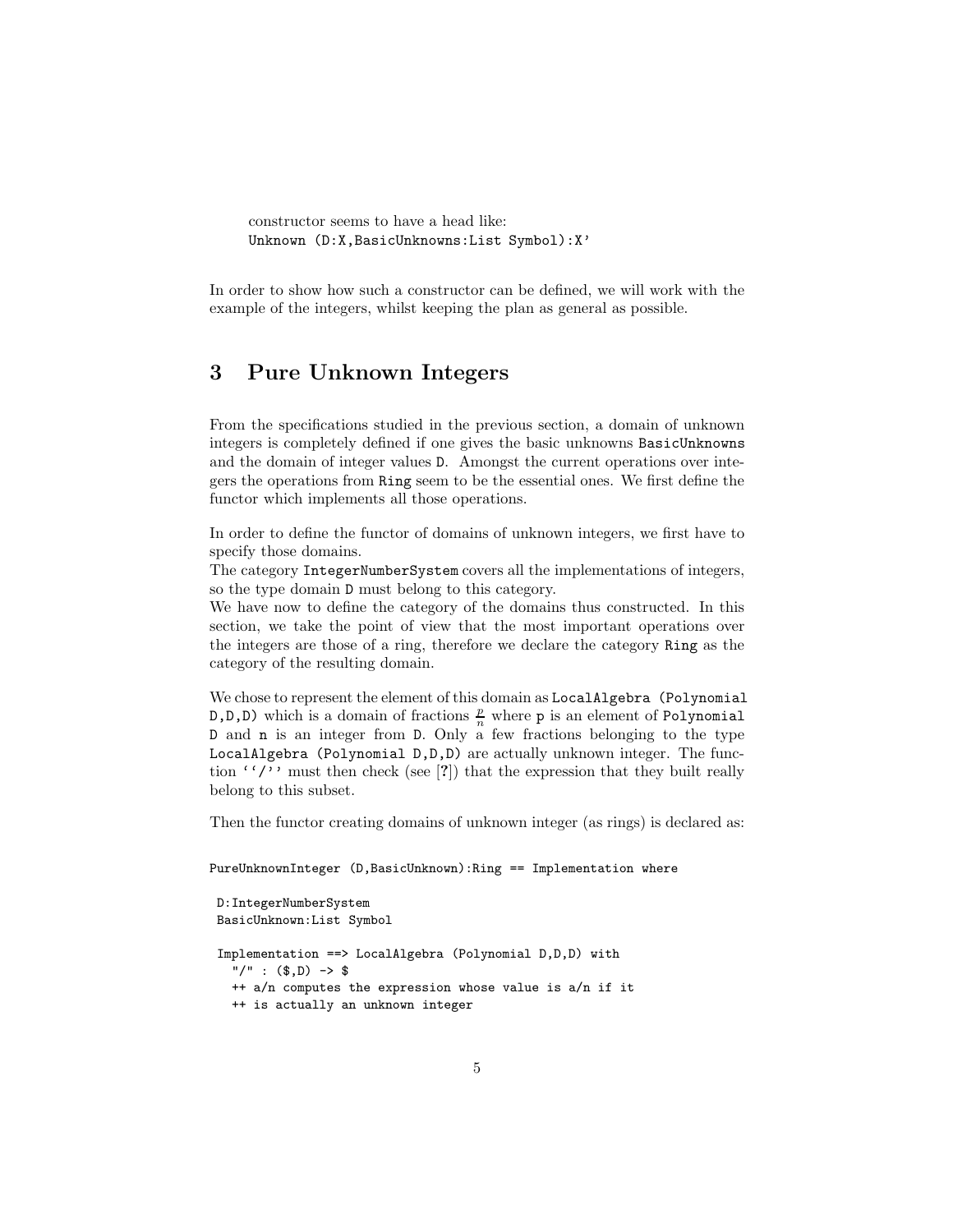# 4 Conditional Unknown Integers

However, we also need to use other operators such as  $\text{abs}, =, \leq \ldots$  These operators cannot be added to the previous functor because values such as abs(n) cannot be represented as a polynomial over D whose variables are basic unknowns. In order to motivate this discussion, we focus on the example of the operator abs. A first solution would be to change the representation to Expression D. But this solution does not permit any real *computation* over unknown expressions, and the high-level computation we wanted to introduce through unknowns would not be available. For example, an expression such as  $2 * abs(n) - abs(2*n)$  is only 0 if the computer algebra system knows about abs. A more complex example would be  $abs(n) - n$ , which is zero for non-negative  $n$ .

We chose another solution. We introduced a new kind of objects called **Con**ditional objects to enable more complete computation. Those conditional objects are expression with several values depending on some boolean conditions.

**Example 1** The expression  $\text{abs}(n)$  may be translated to this conditional unknown integer:

> if  $n \geq 0$  then n  $else -n$

and the expression  $n \leq m$  may be translated to:

if  $n < m$  then true else false

The kind of conditions necessary to express the previous expressions are quite simple, but one can see that this is not always the case. The treatment of conditions will certainly be very complicated if one wants to use congruence relations.

Thus before defining unknown integers, we have to define conditional domains: i.e. we have to specify the functor that builds them.

1. What is a conditional domain?

The objects that belong to this domain may have different values depending on certain boolean conditions such as "if  $C_1$ , it is  $exp_1$ , if  $C_2$ , it is exp<sup>2</sup> ..."

2. What about conditions?

All the conditions describe a unique set, they are a partition of this set.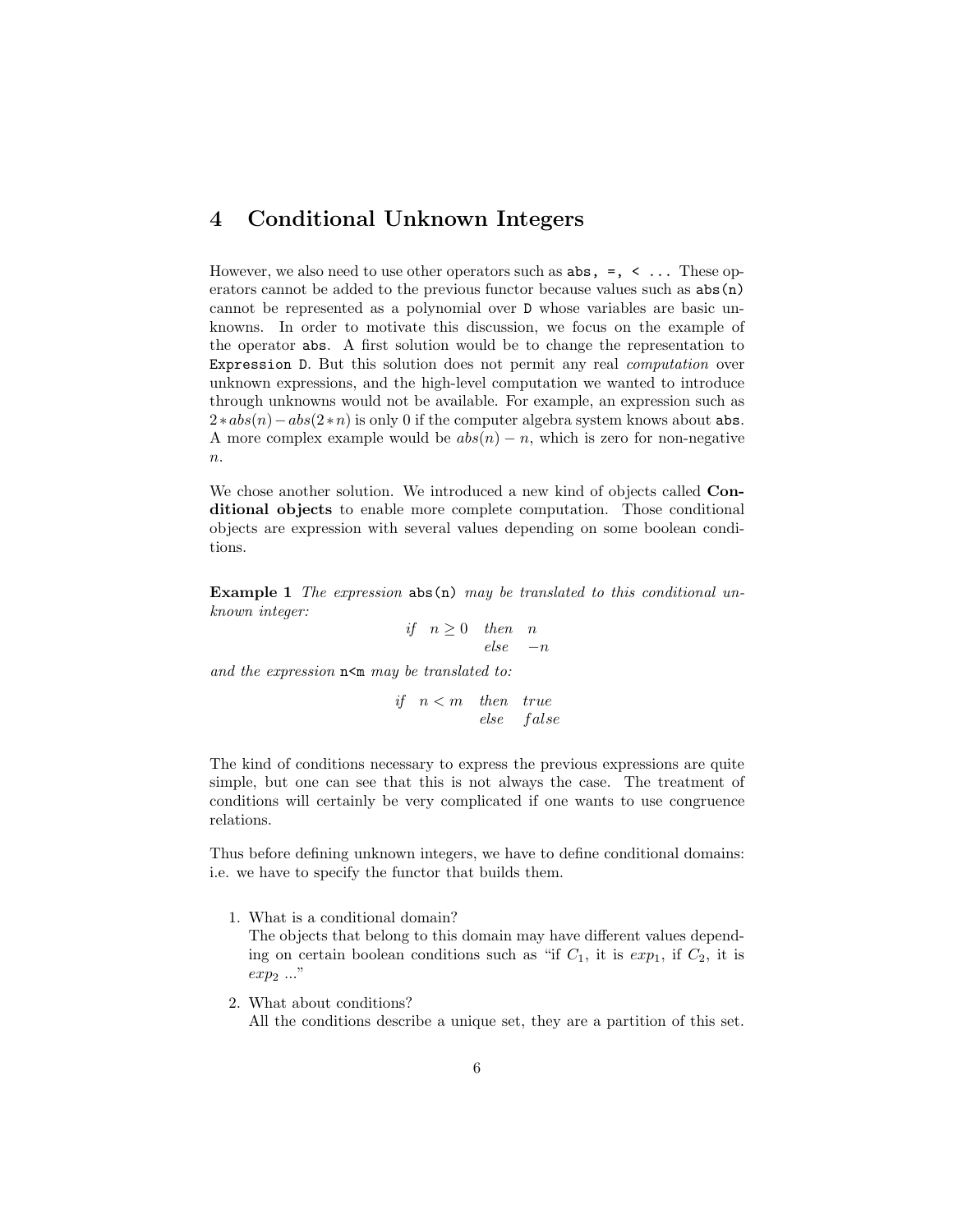But each set can be split with a lot of partitioning operators. For example,  $\langle \rangle$ ,  $\rangle$ ,  $=$  or congruence relations split the set of integers  $\dots$  We decided that all the conditions of a conditional object must belong to the same domain, i.e. the set of operators involved is "homogeneous". So if one wants to use several kinds of conditions over the same set S, one has to define several domains of conditions over S.

3. What about values?

Values obviously belong to the same domain because conditional objects define functions from a domain  $S$  to another domain  $V$ , the domain of values.

4. The functor:

A conditional domain is defined from a domain of conditions and a domain of values. We hope that the conditional domain will be as powerful as the value domain. In fact all the functions which still mean something over conditional objects must be extended, so the category of the constructed domain Y' must be a weak form of the category of Val called Y. The declaration of the functor constructing such domains is:

Conditional (Cond:X,Val:Y):Y'

At this point, a question may strike us: are conditional objects partial or complete? Indeed, we want to know if the list of conditions (over  $S$ ) of a conditional object applies to the full set  $S$ . For example, the following expression is partial:

$$
f(n) = n \quad \text{if} \quad 0 \le n
$$
  

$$
-n \quad \text{if} \quad n < -3,
$$

whereas this one is complete:

 $f(n) = n$  if  $0 \leq n$  $n+3$  if  $-3 \le n < 0$  $-n$  if  $n < -3$ .

We chose to consider all the conditional objects as complete and all the functions defined over this domain must keep this completeness.

In order to define the domain of unknown integers, two conditional domains must be created: the conditional unknown integer (for the operator abs) and the domain of conditional boolean (for inf?,eq?). For this purpose two functors have been defined: the first for conditional rings (called Conditional Ring), and the second for conditional domains similar to boolean (called Conditional-ExtendedBoolean).

The functor of domains of conditional unknowns is defined as follows :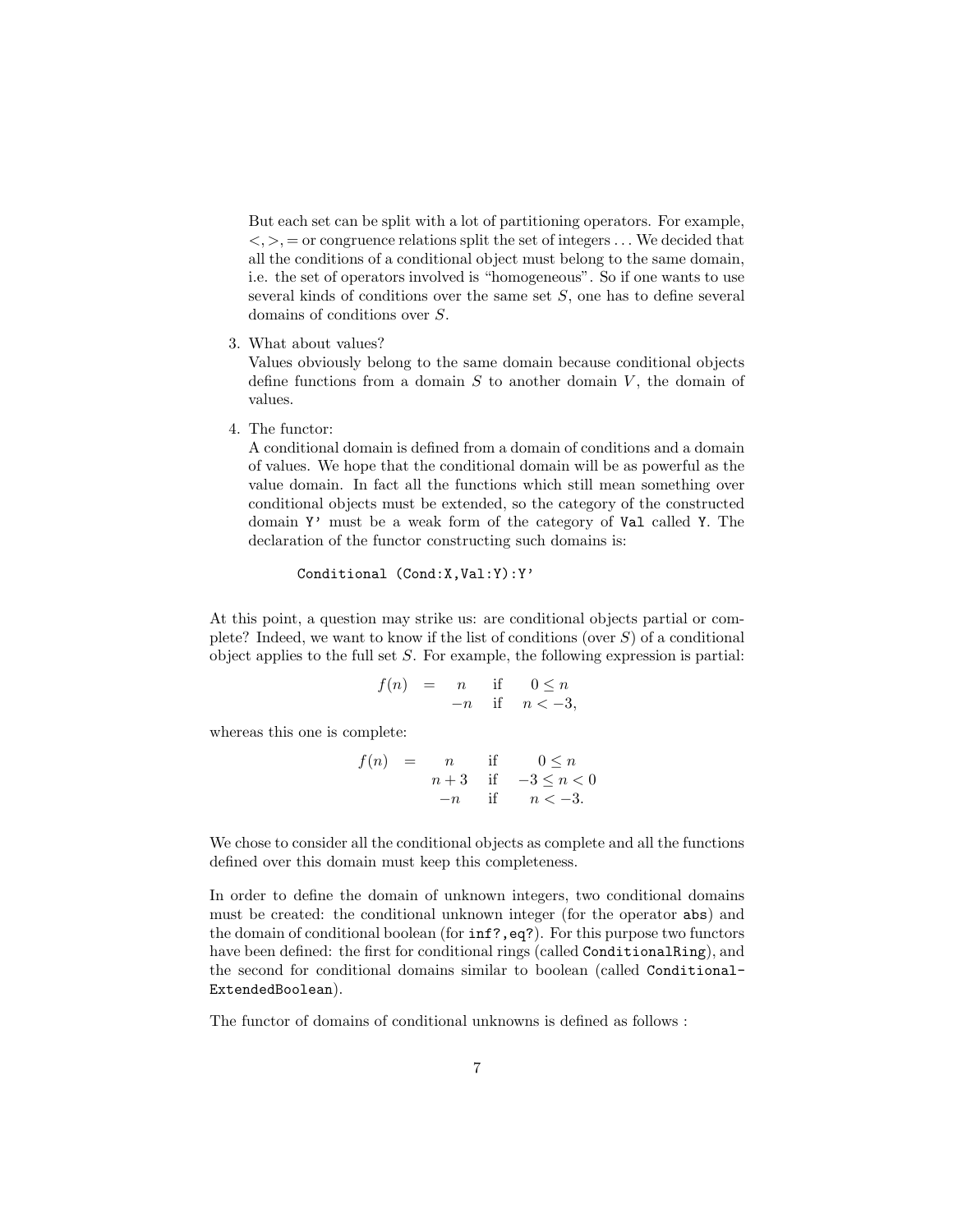```
ConditionalUnknownInteger (D,BasicUnknown):Exports
   == Implementation where
D : IntegerNumberSystem
BasicUnknown : List Symbol
C ==> ElementaryIntegerConditions BasicUnknown
V1 ==> PureUnknownInteger (D,BasicUnknown)
V2 ==> CopyBoolean
CV2 ==> ConditionalExtendedBoolean (C,V2)
Exports ==> Join(ConditionalCategory (C,V1),Ring) with
  abs : $ -> $
  ++ abs(a) computes : if a>0 then a, if a=0 then 0, else -a,
  inf? : ($,$) -> CV2
  ++ inf? (a,b) computes : if a<br/>b then True else False
  eq? : ($,$) -> CV2
   ++ eq? (a,b) computes : if a=b then True else False
  "/" : ($,D) -> $
  ++ a/n computes the conditional object whose value
   ++ is a/n if it is an element of V1 else error
```
The implementation of this functor is ConditionalRing (C,V1) with the definitions of the functions (not belonging to Ring) abs, inf?, eq?, "/" added.

# 5 Conclusion

The definition of conditional pure unknown integers fits perfectly the formal definition of unknown integers previously given, so the two functors are the same. With this new type, one can compute some expressions in a way quite different from the usual one:

(1)  $\rightarrow$  cu :=  $(n*(n+1)/2)$ ::ConditionalUnknownInteger([n,m,p],Integer)

$$
\begin{array}{cccc}\n & & 2 \\
 & & n & + n \\
(1) & (True -> ----) & & \\
 & & 2 \\
 & & Type: ConditionalUnknownInteger([n, m, p], Integer) \\
(2) &-> abs cu & \\
 & & 2 & -n - n \\
 & (2) & ((n(n + 1) < 0) -> ----) \\
\end{array}
$$